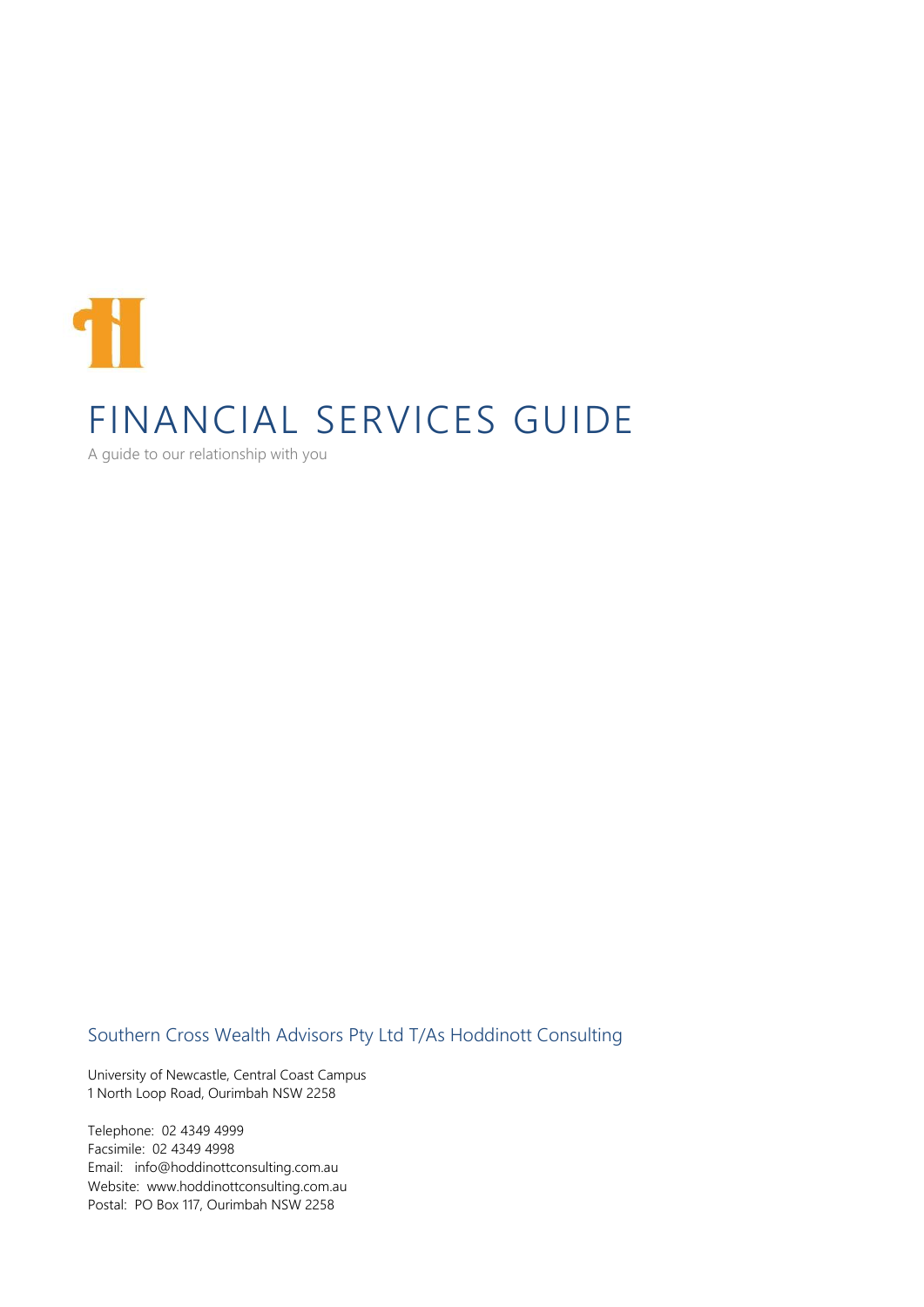# Financial Services Guide (FSG)

Version 2020.01 (December 2020)

The Financial Services referred to in this guide are offered by Mark Hoddinott on behalf of Southern Cross Wealth Advisors Pty Ltd

The Financial Services that the above Advisor offers is provided by Southern Cross Wealth Advisors Pty Ltd trading as Hoddinott Consulting (SCWA)

| ABN      | 89 096 684 276                                |
|----------|-----------------------------------------------|
| AFSL No. | 478606                                        |
| Address  | University of Newcastle, Central Coast Campus |
|          | 1 North Loop Road, Ourimbah NSW 2258          |
| Phone    | 02 4349 4999                                  |
| Fax      | 02 4349 4998                                  |
| Email    | info@hoddinottconsulting.com.au               |

This guide contains important information about:

- the services we offer you
- how we and our associates are paid
- **a** any potential conflict of interest we may have
- our internal and external dispute resolution procedures and how you can access them

When we give you financial advice it will be in writing in a *Statement of Advice or Record of Advice.* To make sure that the advice is appropriate to you we must make reasonable enquiries about your current financial situation and future needs.

In the Statement of Advice or Record of Advice we will tell you in detail:

- our fees and commissions
- associations we have (if any) with Financial Product Issuers or other parties which may influence the advice we give you.

If we recommend to you a particular Financial Product we will give you information about the product, this is called a *Product Disclosure Statement (PDS*) and is designed to help you make an informed decision about the financial product.

We are a completely privately owned financial advisory firm providing tailored and personal advisory services to our clients. SCWA is 100% owned by Mark Hoddinott and is not in receipt of any remuneration other than that paid under agreement by clients of SCWA or with their prior knowledge. On occasion we do receive some agent commissions or fees from service providers that are not a direct charge to our clients however these are a minor part of our overall business income and we make these payments known at all times. Our primary motive in the giving financial advice is in the 'best interest' of our clients and the income we earn is to ensure we are properly resourced to fulfill the *best interest duty* to the fullest.

#### Who is my advisor?

Your adviser will be Mark Hoddinott who is an employee and Managing Director of Southern Cross Wealth Advisors Pty Ltd (SCWA). Mark's personal Financial Advisors Number is 001257008.

Mark Hoddinott has a Bachelor of Economics Degree and a Master's Degree in Business (Marketing). He has over 33 years' experience in the provision of financial/accounting advice and more than 30 years' experience in the provision of securities/investment advice. Mark is also a Certified Financial Strategist with the Association of Independently Owned Financial Professionals. In addition, Mark is a Registered Tax Agent, a former NSW President of CPA Australia, a former Director of the Central Coast Economic Development Board and a former Chairperson of the Wyong Community Bank. Mark is also a sought after commentator on business and financial matters.

#### Do you provide services without advice?

If you do not wish to receive our advice, we may still offer a service to transact in investments on your behalf. This will require your specific instructions. We should point out however that if you do not obtain advice you face the risk that the Financial Product/s you select may not fully meet your needs, objectives or be in line with your current financial situation.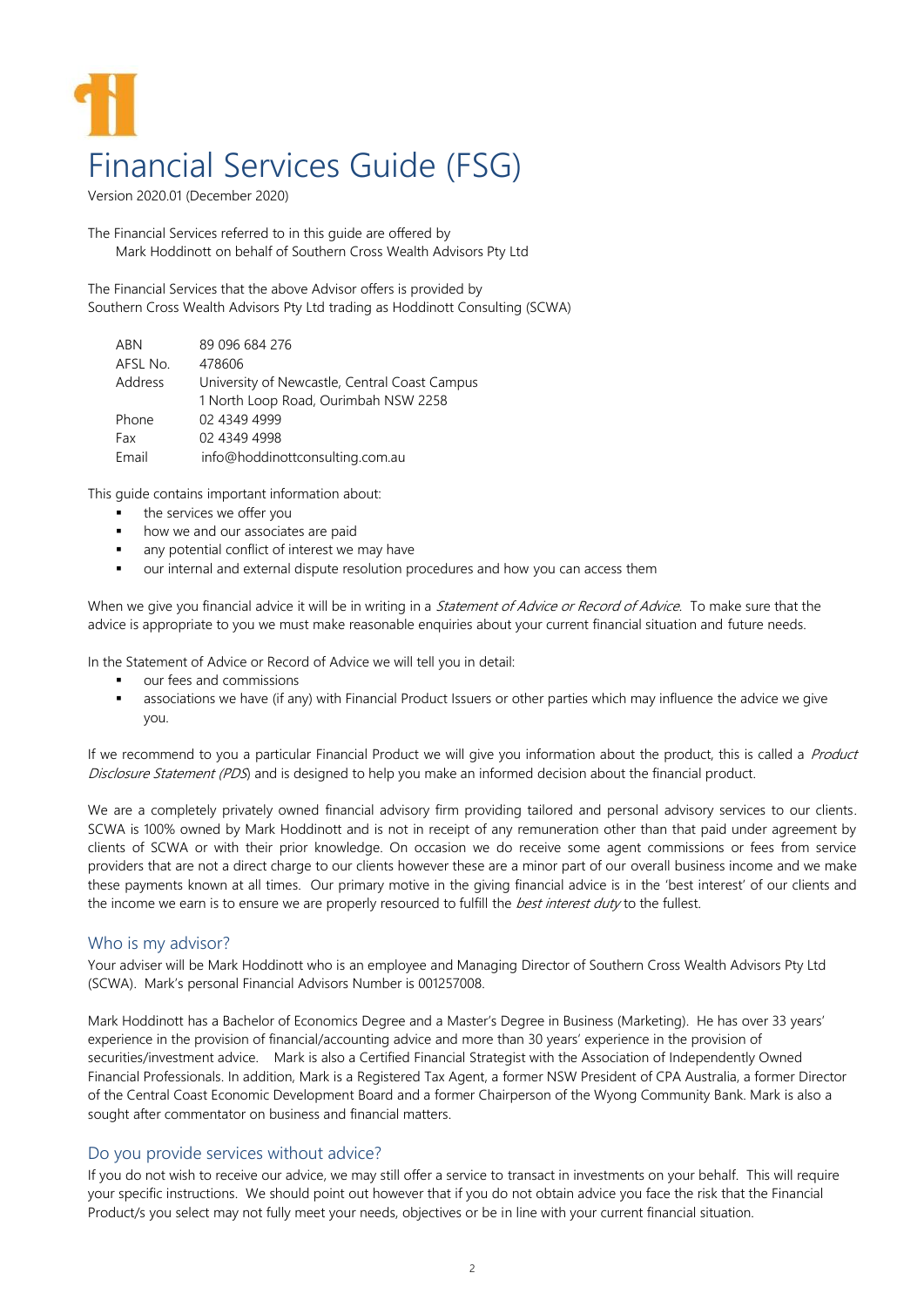#### Who is responsible for the financial services provided?

Southern Cross Wealth Advisors Pty Ltd is responsible for the financial services provided and holds the Australian Financial Services Licence (AFSL) No 478606. When providing you with our services, our employees are acting on behalf of Southern Cross Wealth Advisors Pty Ltd.

#### Do you have any relationship or associations with financial product issuers?

Mark Hoddinott is the sole shareholder and sole director of Southern Cross Wealth Advisors Pty Ltd. Neither SCWA, nor Mark Hoddinott has any relationships or associations with any product issuers that could be expected to influence the provision of the financial services.

#### What kinds of financial services are you authorised to provide me and what kinds of financial product/s do those services relate to?

Mark Hoddinott is authorised by Southern Cross Wealth Advisors Pty Ltd to provide personal financial advice and deal in:

- Managed investments
- Savings Plans
- **Retirement Planning**
- **Superannuation**
- Securities [including shares]
- Negative Gearing Strategies
- **Portfolio Review Service**
- Taxation Return Preparation and Planning (Tax Agent # 66366007)
- Life insurance Risk and Investment
- Estate Planning/Centrelink and Aged Care Services
- Lending Services (via Outsource Financial Services Pty Ltd- Australian Credit Licence 384324)

SCWA has access to a number of consolidated investment platforms sometimes known as *wrap services* as all investments are wrapped up and reported upon in one reporting structure. These platforms/wrap services provide, among other things, consolidated reporting and transacting.

### What information should I provide to receive personalised advice?

You need to provide us with a list of your personal objectives, details of your current financial situation and any other relevant information so that we can offer you the most appropriate advice possible.

You have the right not to tell us this information if you do not wish to. However, if you do not, the advice you receive may not be appropriate to your needs, objectives and financial situation. We may also choose not to give advice if we do not have sufficient information about you in order to give us assurance that the advice is appropriate for you. It is also essential that you continue to give us updated information about your circumstances as time progresses and we would normally seek to update our record of your personal circumstances each time we meet with you.

You should also read the warnings contained in the *Statement of Advice or Record of Advice* carefully before making any decision relating to financial products. These warnings include the importance of providing us with full disclosure of relevant information.

#### What information do you maintain on my file and how is that information kept private?

We maintain a record of your personal profile including details of your needs, objectives and financial situation. We also maintain records of any recommendations made to you along with emails, records of conversation and other relevant communications.

We are committed to implementing and promoting a privacy policy in which we endeavour to ensure the privacy and security of your personal information. If you would like further information about our privacy and information handling practices, you can obtain a copy of our Privacy Policy, which is available on our website.

As part of an information collection process we, as a rule, obtain your email address and mobile phone number. Unless you tell us otherwise we will on occasion forward information relating to seminars/taxation issues/product offers/newsletters and general educational material. Your email address and mobile phone number is kept private to this firm and will not in any circumstances be transmitted to other parties unless first authorised by you. It is important to note that staying *connected* to you via general and personal information is a condition of engagement with SCWA so please keep us up to date with changes to your phone numbers and email addresses.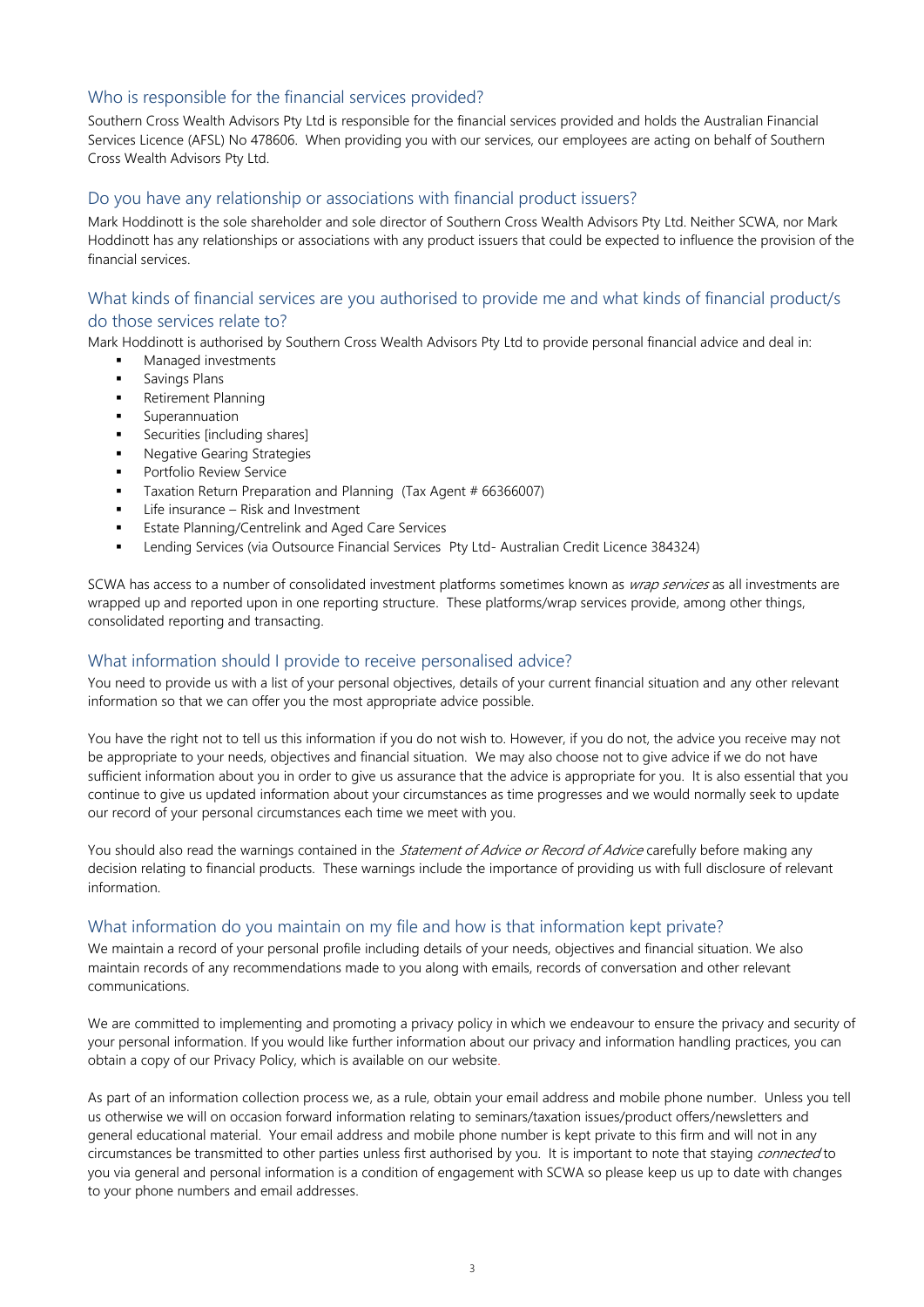### How can I give you instructions to you?

You may give us instructions by whatever means is suitable to you. For example by telephone, letter, fax or e-mail.

#### How will I pay for the services provided?

You may pay us by cash, credit card, debit card, electronic funds transfer, and cheque or alternatively have our fees paid via an authorised direct debit from your investment. We will provide you a *Statement of Advice or Record of Advice* containing details of these fees and any payments [e.g. ongoing services fees] made to us via a Financial Product provider.

#### How are any commissions, fees or other benefits calculated for providing the financial services?

When you receive personal advice from us, we will tell you about any fees and other benefits that we are entitled to receive. These fees and any other benefits will, where possible, be expressed in actual dollar amounts in writing and included in our *Statement of Advice or Record of Advice.* As your adviser, we will give you this *Statement of Advice*, before we proceed to act on your instructions.

In addition, it is usual for payments received from financial product issuers to be noted in *Product Disclosure Statements*. Product Disclosure Statements generally note maximum possible payments on a percentage basis but do not necessarily represent our fee. We can provide you with Product Disclosure Statements.

Depending on the services you require and the investments you make, we could receive the following:

- Direct payments authorised by you via Financial Product Issuers either when you initially invest and/or during the life of the investment
- Fees may also be directly invoiced to you and in all instances cover initial advice fees, ongoing advisor service fees, one off consultations or other contracted services

The above fees and payments may be either flat dollar amounts or based on a percentage of the funds invested. Our Fee Schedule sets out examples*. A copy of our Fee Schedule is included in this FSG for your information* – please see below.

Southern Cross Wealth Advisors Pty Ltd may also receive other forms of remuneration from Financial Product Issuers or Wrap Service providers. Most typically they can be in the form of training and other educational based support. A Register of these Alternative Forms of Remuneration is available for inspection or a copy can be provided to you on request. Such educational services are not considered by us to influence our investment choices for you. Ongoing education is an important, compulsory and essential part of being a professional however any specific training program is neither compulsory nor conditional upon our support of the organisation providing that program.

#### Will anyone be paid for referring me to you?

Where you have been referred to us by someone else, if we pay them a fee in relation to that referral, we will tell you in the *Statement of Advice* who will receive that fee and the amount they will receive. It is an extremely rare practice of SCWA to pay referral fees however it can happen on occasion.

#### What should I do if I have a complaint?

If you have any complaints about the service provided to you, you should take the following steps.

- 1. Contact us and tell us about your complaint
- 2. If your complaint is not satisfactorily resolved within 5 days put your complaint in writing and send it to:

The Complaints Manager Southern Cross Wealth Advisors Pty Ltd PO Box 117 Ourimbah NSW 2258

We will try and resolve your complaint quickly and fairly.

3. If the complaint can't be resolved to your satisfaction within a further 45 days you have the right to refer the matter to the Financial Complaints Authority (AFCA) of which Southern Cross Wealth Advisors Pty Ltd is a member (# 37569). They can be contacted on 1800 931 678. In the alternative you can write to them at:

> Financial Complaints Authority GPO Box 3, Melbourne, VIC 3001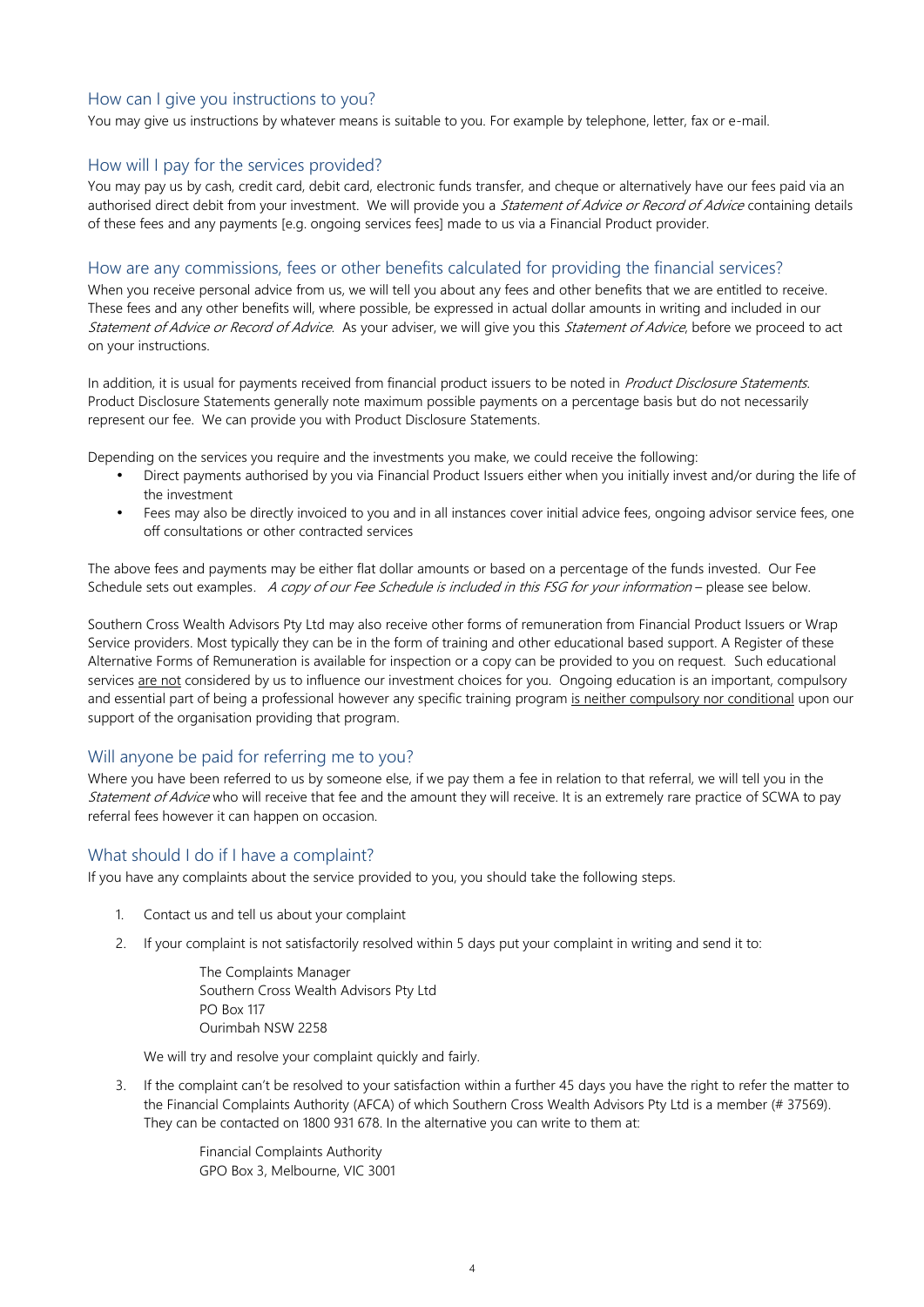Southern Cross Wealth Advisors Pty Ltd also holds a professional indemnity insurance policy (PI policy). The PI policy covers us and our employees for claims made against us by clients as a result of our conduct in the provision of financial services even if that person has ceased to act or work for us.

# Fee Schedule

#### As my advisor what share of the fee do you receive?

All financial product related fees (excluding fees relating to lending) are paid 100% to Southern Cross Wealth Advisors Pty Ltd.

#### How are my fees calculated and how do I pay for them?

#### Initial Fees

Our fees are charged on a 'quoted' basis for various stages of work as required. At each step you are able to choose whether to move to the next stage. We will advise you of the cost of each stage prior to obtaining your approval to proceed.

Our work is completed and charged in a staged process. After your initial consultation if you wish us to provide you with additional advice we will provide you with a quote for this work. Our fees are charged at hourly rates between \$75 to \$300 per hour plus gst depending on the type of work and staff involved. The amount payable will also depend on the scale of the work involved. Please remember if you are asking us to do something for you we will likely be charging you for that service or providing it at no added cost if you have an existing qualifying ongoing service relationship with us. If you have any doubt about this please ask us.

Typically initial fees can range from a few hundred dollars up to \$10,000 depending on the complexity of the work involved. As mentioned above and in order to create certainty for you we provide a fixed dollar quote before commencing the work. We can and often express our advisor service fees as a percentage of the funds under our care. Depending on the size of the funds the % charged can range from 0% to 1.0% plus gst. The key goal for us is that you know exactly what your fees will likely be and we are always keen to ensure that they represent value to you along with making sure that there is no uncertainty in your mind about them.

You may also choose to have your fees deducted from your investment when placed.

#### What about Ongoing Service Fees?

We may receive on-going advisor service fees if you have contracted with us to have that service and these are typically paid to us with your approval via the Financial Product providers. You can also elect to pay these fees by direct debit authorisation to your nominated bank account. Ongoing service and support fees [if any] are usually paid as a percentage of the investment value and are charged at a rate equivalent to our estimated costs of providing our support service. This includes our provision of telephone support, educational services [newsletters/seminars], investment reviews, access to special investment offers and other support [if any] as agreed on a client by client basis and mentioned in our *Statement of Advice* or *Record of Advice*. This information is also mentioned in our Client Service Statement which is available on request and during our initial consultations.

Expressed as a percentage, the range of ongoing fees is generally between 0% and 1.0% plus gst for the life of the investment. For example, an investment of \$100,000 with an ongoing fee of 0.40% plus gst would cost \$33.33 per month. This amount is usually paid from the Product Provider via the cash hub established when the investments were first made and in accordance with the Statement of Advice. As an alternative (and as mentioned above) Ongoing Service Fees can also be paid by direct debit to the client's nominated bank account. Ongoing Fees are designed to provide service and support to advisors so they may deliver ongoing high quality professional care to clients.

Please note it is in your financial interest to utilise the services offered under our Ongoing Advisor Service Fee arrangements because if you do not, they do not carry forward as a credit. You are paying to have these services *available* for your use (a little like an insurance policy) so please make use of them.

#### Will you provide an Investment Review Service for me?

Yes we will! We provide a number of different review services depending on your requirements. We charge a fee for this service which we will mutually agree in respect to the type of service and the fee to be charged.

We will prompt you generally via newsletters/website/seminars and other means of the importance of having a review however we can only suggest it – in the end it is up to you entirely as to whether you choose to undertake one. Our service offering requires you to be active about this part of the relationship and to let us know when you want to have your review done.